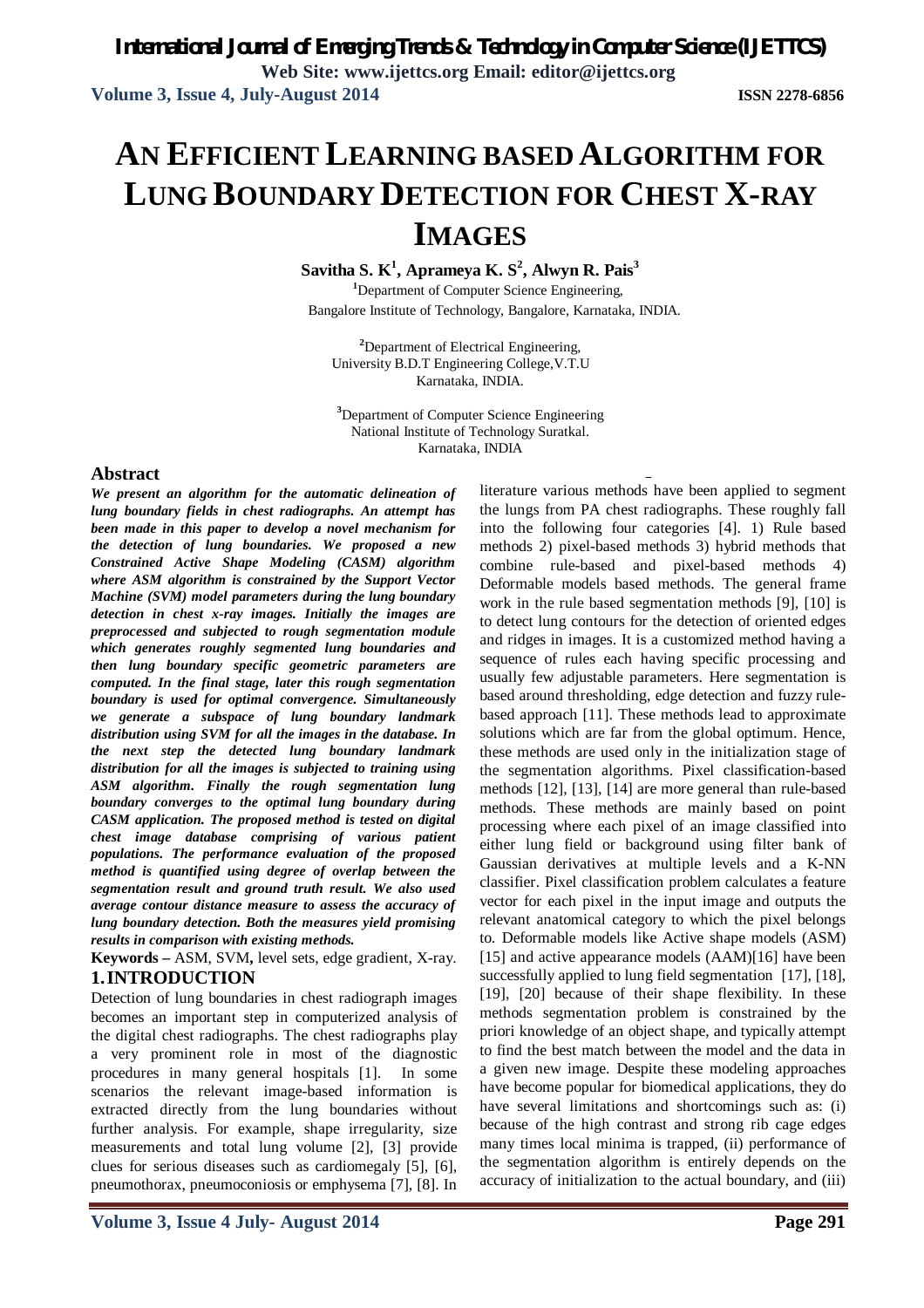# *International Journal of Emerging Trends & Technology in Computer Science (IJETTCS)*

**Web Site: www.ijettcs.org Email: editor@ijettcs.org**

#### **Volume 3, Issue 4, July-August 2014 ISSN 2278-6856**

produces variable solutions since they have many internal parameters. To overcome the above mentioned limitations there are extensions of ASMs for lung field segmentation that are actively being investigated [21], [19], [22], [23]. As an example, in one of the papers in [24], a shape particle filtering approach is used to prevent getting trapped at local minima. Another recent attempt as described in [19] exploits the SIFT descriptors and a shape representation utilizing both population-based and patient-specific shape statistics for matching serial images of the same patient. In literature there are many hybrid methods that aim to produce better results by fusing many other techniques. One example has been discussed in [25] that combine a rule-based and a pixel-based approach. Researchers proposed a graph cuts discrete optimization approach [24] combined with a customized energy function. The graph cuts energy function incorporates atlas shape as prior term that ensures close adherence to normal lung anatomy. In the paper [27] discuss three hybrid approaches by fusing deformation-based and pixel classification methods by choosing the best performing approach using majority voting. In this paper, we propose a robust learning based lung boundary detection algorithm using a shape modeling approach. In order to improve the accuracy of the lung boundary detection we applied a constrained active shape modeling (CASM) mechanism. The ASM algorithm is constrained to work for detection of right lung boundaries by applying SVM model apriority. For the correct identification of the candidate landmark points we decompose the image into multiple resolution levels. We then compute the correct lung boundary landmark distribution subspace at different resolution levels for all the patient populations in the database which is eventually exploited in the ASM algorithm during the training. After the training, the median shape is extracted which is later used as input to ASM. Given a lung image, preprocessing enhances the quality of the image for the detection of the right boundaries. After separating the right and left lung fields we apply a level set evolution in order to roughly segment the fields. We then extract the geometric features for a given chest radiograph for the roughly detected lung boundary fields. Finally the CASM computes the accurate lung boundary points for both the fields. We performed detailed analysis of the proposed method and compared to the state-of-the-art methods using validated Japanese Society of Radiological Technology (JSRT) dataset [28] and India image database.

#### **2.PROPOSED METHOD**

The steps incorporated in the proposed method for efficient lung boundary detection in chest x-ray images are explained in the following figure.



**Figure 1:** Steps involved in lung boundary detection algorithm.

The rest of the paper is organized as follows. In next section we discuss preprocessing of the images. Sub section 2.2 describes the lung rough boundary segmentation. The proposed CASM algorithm is explained in sub section 2.3 and the final lung boundary segmentation is described in sub section 2.4. Section 3, presents the experimental results and finally summarized remarks are given in section 4.

#### **2.1. Preprocessing**

X-Ray lung images are medical images that require a preparation phase in order to improve the quality of the images. In order to speed up the processing, the images are down sampled from 2048x2048 to 256x256. In the next step smooth image is derived by applying 2-D Gaussian operator and simultaneously preserving the edge features and remove the noise. Our method exploits 7x7 kernels as a convolution filter. Followed by image smoothing the contrast level of the lung image is stretched within [ $\mu$ -σ/2,  $\mu$ +σ/2].  $\mu$  and σ are the mean and standard deviation of the intensity distribution function to enhance the local features. The preprocessed Lung image is shown in Figure 2.



**Figure 2:** Lung image after preprocessing. The first image to left is before preprocessing and the image to right is after preprocessing.

Since the left and right lung fields need to be processed separately the middle sectional line between the two fields is extracted by projecting the pixel intensity levels, sum them for each column index and then pick the positions of the maximum two peaks  $x1 \& x2$  as shown in Figure 3.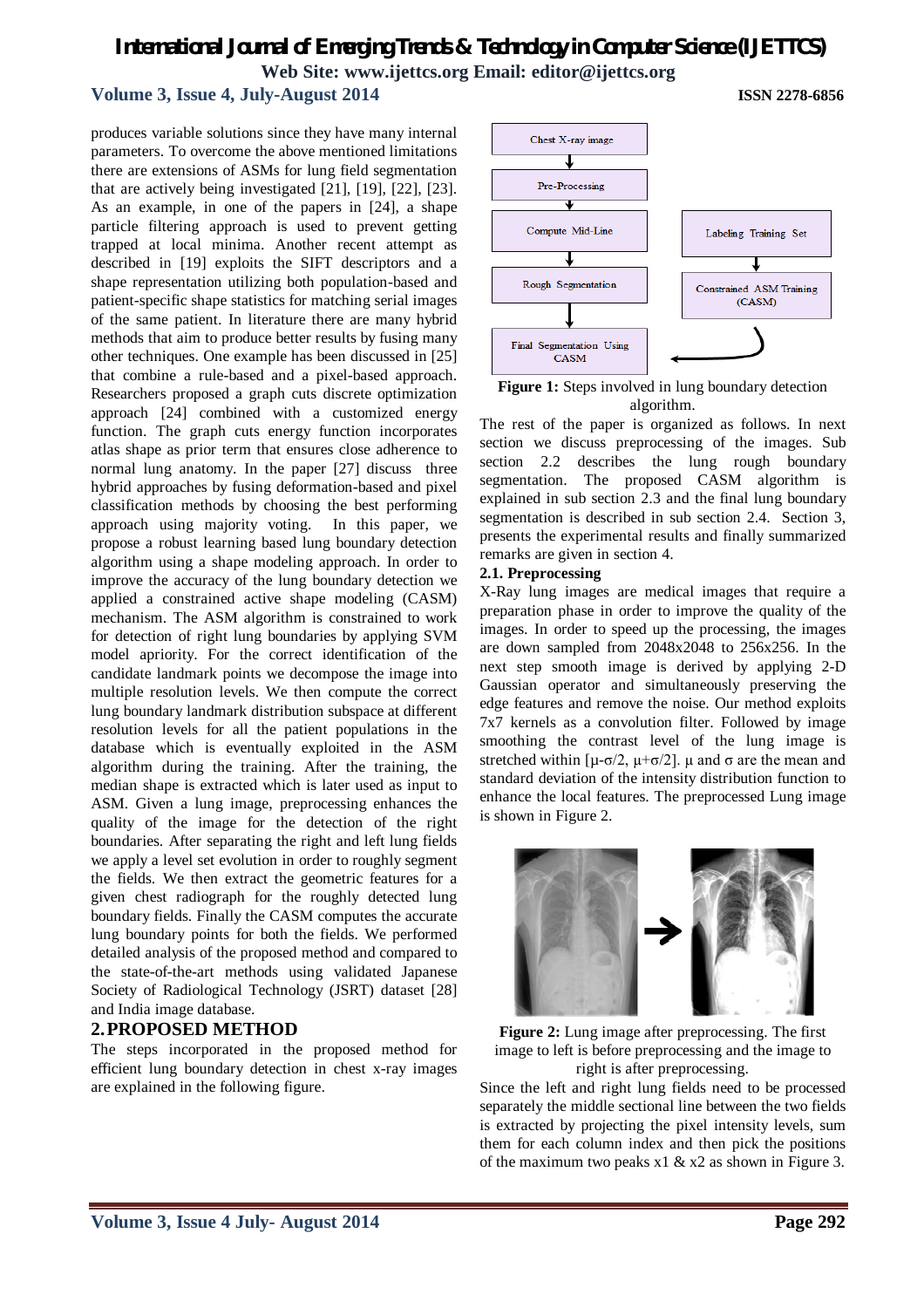**Volume 3, Issue 4, July-August 2014 ISSN 2278-6856**



**Figure 3**: The first image to left is intensity profile and the image to right is mid line detected lung image.

#### **2.2. Lung Rough Segmentation**

The initial binary edge image for each lung field is computed by using edge gradient method which acts as initial contour for the lung field and subjected to evolution using the level set approach. The lung contour is converged to lung field boundary after almost 60 iterations. The roughly segmented lung fields are shown in the Figure 4.



**Figure 4:** The first image to the left is initial edge detected binary image, the middle image is the edge information projected on to the lung boundary and the image to the right is converged roughly segmented lung fields with the centroids evaluated.

For given x-ray images three statistical parameters are evaluated for each of the lung fields extracted from the level set evolution in the rough segmentation such as lung contour orientation, scale for right and left lungs and position of centroids. We compute lung orientation of each lung boundary pixel on the contour of an roughly segmented image  $I(x, y)$  using the following equation.

11

(1)

 $_{20} - \mu_{02}$  $rac{1}{2}$ arctan $\left(\frac{2}{\mu'_{20}}\right)$  $\mu$  $\mu_{20}^\prime$  –  $\mu_0^\prime$  $\Theta = \frac{1}{2} \arctan \left( \frac{2\mu'_{11}}{\mu'_{20} - \mu'_{02}} \right)$ 

Where:

$$
m_{20}^{2} = m_{20} / m_{00} = M_{20} / M_{00} - \bar{x}^{2}
$$
  
\n
$$
m_{20}^{2} = m_{02} / m_{00} = M_{02} / M_{00} - \bar{y}^{2}
$$
  
\n
$$
m_{11}^{2} = m_{11} / m_{00} = M_{11} / M_{00} - \bar{x}^{2}
$$
  
\n
$$
m_{11}^{2} = m_{11} / m_{00} = M_{11} / M_{00} - \bar{x}^{2}
$$
  
\n
$$
M_{ij} = \frac{2}{3} \sum_{x}^{2} \sum_{y}^{2} x^{i y i} I(x, y)
$$
  
\n
$$
\bar{x} = \frac{M_{10}}{M_{00}} , \ \bar{y} = \frac{M_{01}}{M_{00}}
$$

 $M_{ij}$  is moment of grayscale image with pixel intensities

I(x, y).  $m_{pq}$  is an central moment of an image I(x,y) which is given by

$$
m_{pq} = \mathbf{a} \underset{x}{\mathbf{a}} \mathbf{a} \underset{y}{\mathbf{a}} (x - \overline{x})^p (y - \overline{y})^q f(x, y)
$$

The scaling factor between the roughly segmented lung boundary and the median lung boundary shapes for both the right and left lung fields is calculated using the following equation.

$$
scaling factor = \frac{A_l}{A_m} \tag{2}
$$

 $W$ *here*  $A_l$  is the area of level set result.

*A <sup>m</sup>* is the area of median shape.

The third geometrical attribute that characterizes the roughly segmented lung boundaries is centroid. The centroids for both the right and left lung fields are computed using the equation described below.

$$
\{x, y\} = \{M_{10} / M_{00}, M_{01} / M_{00}\}\tag{3}
$$

Where:  $M_{00}$  is sum of gray levels of an image.

#### **2.3. Constrained ASM Algorithm**

Normally shape of an object is considered as a statistical model that is characterized by set of points that iteratively deforms to fit the shape of the object in a new image. Objective in a classical ASM algorithm is to generate a shape in a given image using geometric features and static profile models of the object such that the shape is representative of the object. Use of the static profile models in ASM during boundary detection quite often leads to the detection of more false positives. In order to get rid of this problem we explored the dynamic 2D profile based ASM method for shape modeling such that the algorithm can detect the lung boundaries of the patient population of any age group. The proposed algorithm is constrained by the dynamic 2D profiles computed from support vector machine for the accurate detection of lung boundary points. In the constrained ASM (CASM) algorithm our objective is to reduce the detection of false positives by building the more robust subspace of lung boundary landmark distribution for each lung field using linearly separable mathematical model called Support vector machine (SVM) [29]. We then apply ASM algorithm on this subspace of lung boundary landmark distribution for all the chest X-ray images in the database and the median shape is finally extracted during the training phase. Here the least median square fit technique is used such that the training data set ensembles the population from large to small aligned and misaligned shapes while doing the lung boundary extraction calculations. We use an interactive segmentation tool for labeling the lungs of the chest radiographs as a first check and subsequently reviewed by expert radiologists. These labeling serves two purposes: one is used as initial reference in the training phase and other for ground truth evaluation. The accurate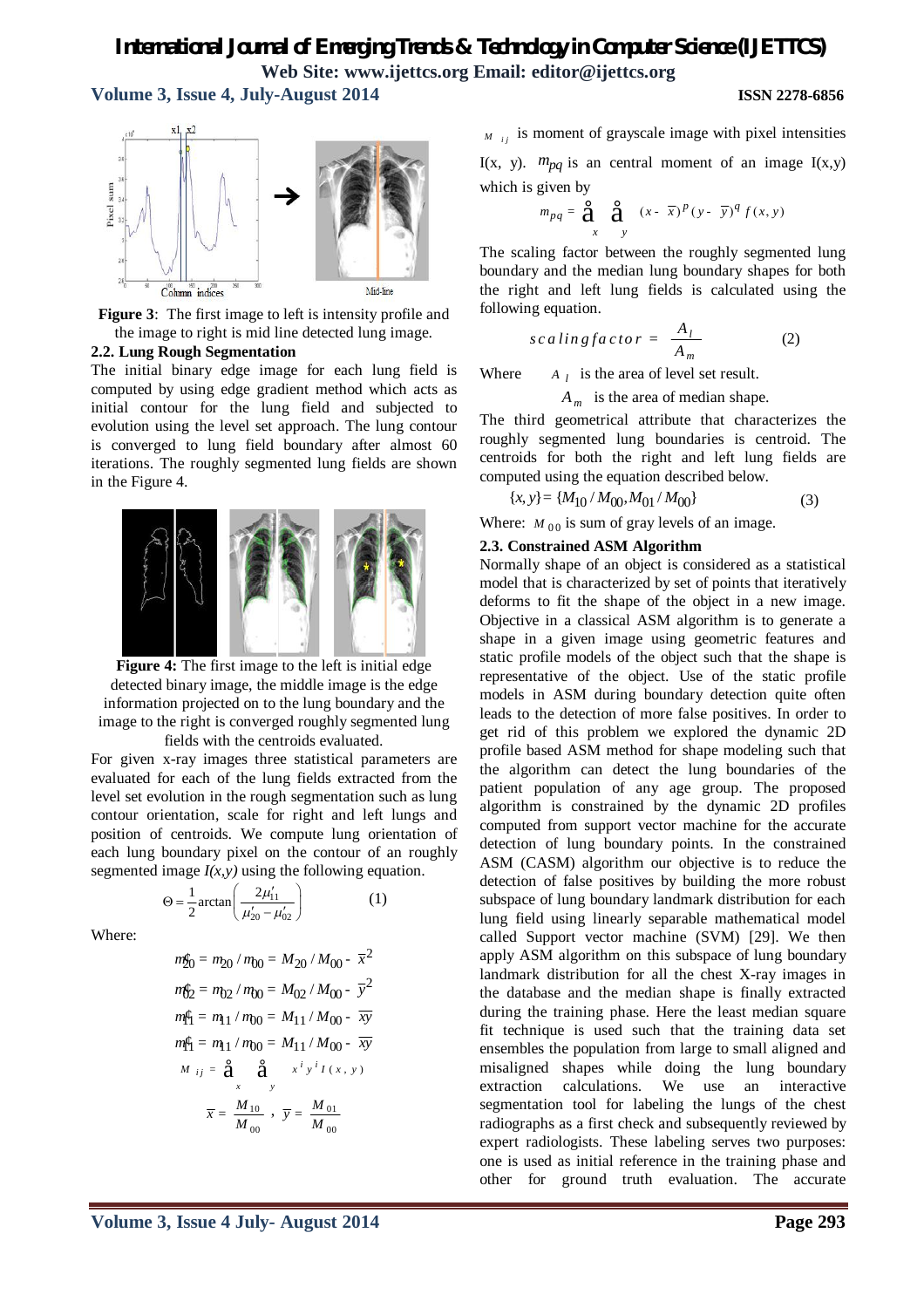#### **Volume 3, Issue 4, July-August 2014 ISSN 2278-6856**

computation of the median shape lung boundary comprises of the following steps: The fact that there is shift of the lung boundary edge point at multiple image resolutions becomes the primary reason for exploring the multi resolution 2-dimensional profile analysis. Therefore each image from the image database is decomposed to L/4 levels if L is the length of the first level. As a first step, for each lung boundary pixel from labeled lung boundary image we determine local 2-dimensional profile in order to distinguish the frequency changes in an image. In order to derive the 2-dimensional profile the pixel distribution in each image in training database is globally first equalized by balancing the distribution of the image pixels across the image and subsequently textural frequency image matrix is evaluated by applying a weighted Laplacian filter. The textural frequency image matrix is representative of the 2- dimensional profile. These 2-dimensional profiles (g) are evaluated for multiple resolutions. The weight of the Laplacian filter is adaptable for each patient population and it is estimated based on the results obtained from the images for different patient population. The weights of the Laplacian filter for different patient population are described in below table:

| Large Adult  | 2.11 |
|--------------|------|
| Medium Adult |      |
| Small Adult  | 145  |
| Pediatric    |      |

At each resolution level we further enhance the normalized image matrix by fitting the candidate edge points along the boundary using the following equation.

$$
r_2(g) = (t - I)(g - \overset{\wedge}{g})^T U_g^{-1} (g - \overset{\wedge}{g}) \tag{4}
$$

Where **I** describe the gray value at potential point that has the value 0 (for the point not on the boundary) or 1 (for the point on the boundary). **I** is obtained by enhancing the edge by applying the Laplacian filter. g describes the candidate profile vector for each edge point around the labeled landmarks, ĝ characterizes the average profile vector for each candidate edge point around the landmarks and  $U_g$  is the covariance matrix of all the vectors across multiple image resolutions. **t** is a constant which is adaptable based on each patient population and it is characterized by performing experiments on images of different patient categories as described in the following table.

| Large Adult  | 2.21 |
|--------------|------|
| Medium Adult | 1.85 |
| Small Adult  | 53   |
| Pediatric    |      |

Secondly in proposed method, we then exploited the linear SVM for the classification of false positives and true positives. The false positive landmark samples randomly select a window which has same size and different focal point with true positive landmarks from the lung boundary point distribution space such that weighted Mahalanobis distance is the smallest. Searching for a candidate lung boundary point is done around the current boundary point to compute the new lung boundary landmark for every image in the database. Candidate landmarks detected on an example of digital lung image from the training image database is shown in Figure 6. X: Input lung boundary shape. For each point  $(x_i, y_i)$  of X For each window having focus point  $(x',y')$  which belongs to the window with focus point  $(x_i, y_i)$ . Then apply SVM in the window  $(x',y')$ . If the return value is  $+1$  then the point  $(x',y')$  lies on the boundary, otherwise returns -1. By electing a point  $(x',y')$  for which the value of function  $r2(g)$  is the smallest. Then this point becomes the new lung boundary landmark.



**Figure 5:** Image describes identified lung landmark distribution for the candidate lung boundary after applying SVM.

Finally the median shape is extracted from the population of misaligned and aligned shapes of the lung boundaries in the image database. The median shape obtained after CASM training using JSRT and Indian image database shown in Figure 6.



**Figure 6**: Median lung boundary shape of left and right lungs. This shape is converged to optimal boundary after training.

#### **2.4 Final Segmentation of Lung Fields**

The geometrical features such as lung orientation, scaling factor and centroids of the lung fields and the median shape of the lung boundary curve after CASM training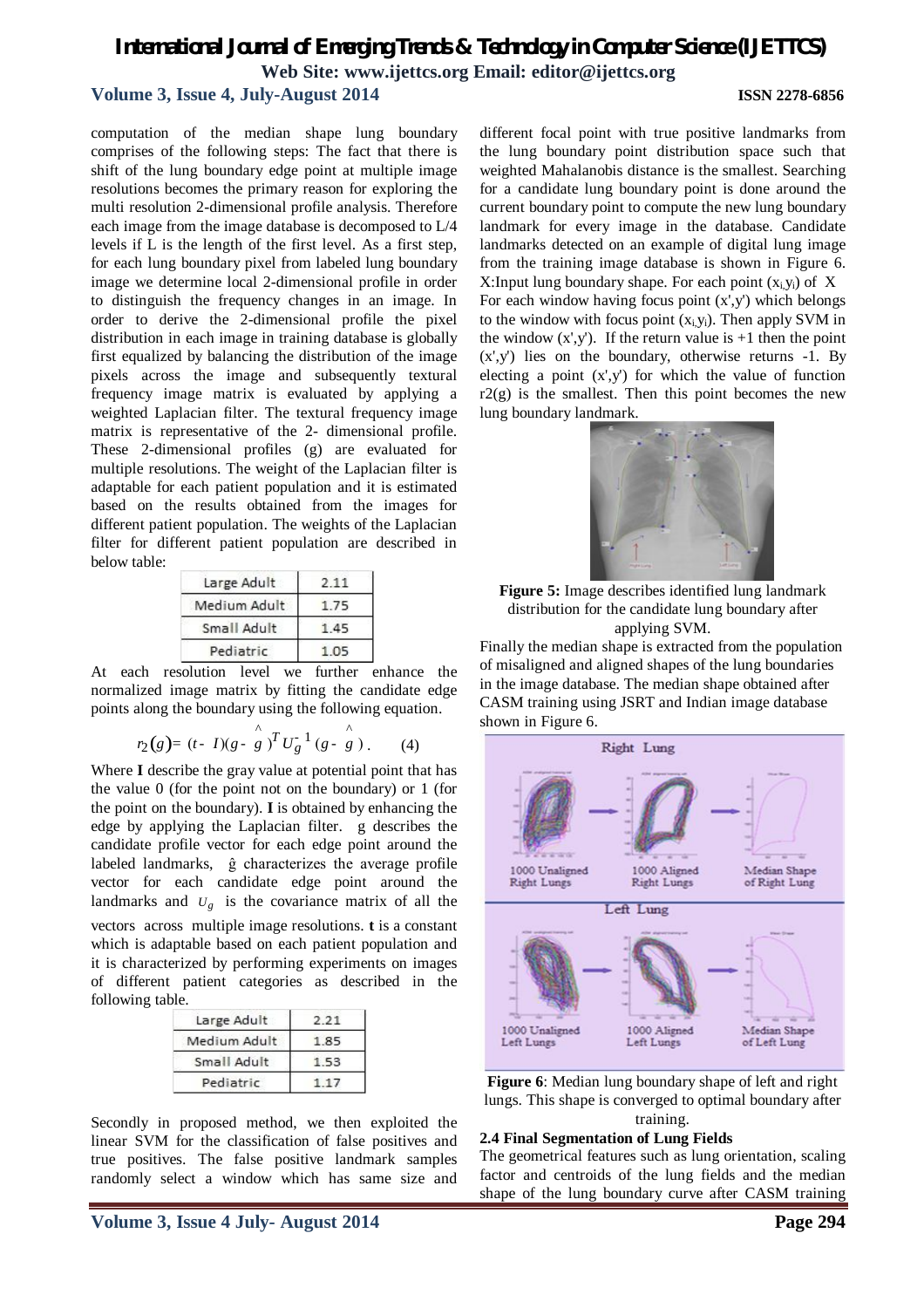**Volume 3, Issue 4, July-August 2014 ISSN 2278-6856**

are used as initial input parameters for CASM algorithm. CASM algorithm then computes the optimal lung boundary for each lung field in the chest radiographs. The final segmentation results of the chest radiographs from the image database are shown in Figure 8.

#### **3. EXPERIMENTAL RESULTS**

#### **3.1 Chest X-Ray Image Database Formation**

We assessed the proposed lung segmentation algorithm using different categories of the chest x-ray (CXR) image datasets. One of the commonly used and publicly available databases for evaluating lung segmentation is the JSRT dataset [28]. We considered both the normal and abnormal lung shapes from the JSRT image database. This image database comprises of 247 chest x-rays, out of which 154 are normal lung, and 93 abnormal lung images. In addition to this image database we have collected around 857 digital chest x-ray images of patients of different age groups from the reputed medical research centers in India. In total, we created a common chest x-ray image database by combining JSRT and Indian image dataset. Evaluation of the proposed segmentation algorithm is done on all kinds of the normal and abnormal lung shapes of different patient populations from this common image database. All the x-ray images in the database have image resolution of 2048×2048 pixels. We generated gold standard segmentations by using an interactive segmentation tool for a quick first segmentation pass through the dataset. The tool automatically detects edges, allowing us to obtain an outline of the lung boundaries with just a few mouse clicks. But, these contours are not accurate and jagged in the first pass, so in a second pass the segmentation results are reviewed by many expert radiologists from reputed medical research centers.

#### **3.2 Evaluation Measures**

We evaluated the performance of the proposed algorithm with the existing algorithms using the following measures.

#### **A. The Jaccard similarity coefficient (λ):**

This measures the degree of overlap between the ground truth boundary and the estimated segmentation boundary over all pixels in a given chest x-ray image.  $\lambda$  is described in the following equation.

$$
Degree of Overlap = \frac{Ground TRUTHmask \cap Segmentation mask}{Ground TRUTHmask \cup Segmentation mask}
$$
 (5)



**Figure 7:** Pictorial description on how the overlap measure is computed.

Region with green curve is segmentation result as shown

in Figure 7. This is compared with ground truth which is colored in red. Larger the overlap with ground truth is, better the segmentation performance. Degree of overlap is computed for all the segmented lung images. Average degree of overlap  $(\lambda)$  is evaluated as a measure of the performance of the algorithm.

#### **B. Average contour distance (ACD):**

This measure computes the average distance between the estimated segmentation boundary S and the ground truth boundary GT. Let  $a_i$  and bj be the points on the boundary S and GT, respectively. The minimum distance of point a<sup>i</sup> on S to the GT boundary is evaluated as described below.

$$
d(a_i, GT) = \min_j \|b_j - a_i\| \tag{6}
$$

Then the minimum distance for each point on the boundary S to the contour GT is computed. These distances are averaged over all points of boundary S. In order to make the similarity measure symmetric, the computation is repeated from contour GT to contour S using the below equation..

$$
ACD(S, GT) = \frac{1}{2} \sum_{\xi=1}^{38} \frac{i d(a_i, GT)}{|a_i|} + \frac{\hat{a} j d(b_j, S) \frac{\hat{a}}{2}}{|b_j|} \frac{1}{\frac{1}{5}} \tag{7}
$$

#### **3.3 Computational Speed of Lung Segmentation Algorithm**

Implementation of the proposed algorithm is done using the MATLAB programming. We reported the execution times of our lung segmentation algorithm on a desktop personal computer with a 3.12 GHz Intel Xeon CPU and 6 GB of memory in Table 1.

**Table 1:** Execution times in seconds of the proposed segmentation algorithm on JSRT and India image database at different resolutions.

| <b>Resolution</b> | <b>Execution time</b> | λ of JSRT dataset |
|-------------------|-----------------------|-------------------|
| 256x256           | $15 - 20s$            | 0.9786±0.021      |
| 512x512           | 50-75s                | 0.9712±0.019      |
| 1024x1024         | 155-170s              | 0.9650+0.024      |

#### **3.4 Algorithm Comparison**

In literature many have presented good segmentation results on chest radiographs. Ginneken et al. [25] discussed several pixel classifier algorithm scores to compare their rule-based scheme. In the subsequent papers [31], results on some early segmentation algorithms are listed. In year 2006, the same research group [27] delineated lung, heart, and clavicle boundaries of the JSRT set [28] under the supervision of a radiologist. We performed the following to assess the accuracy of our proposed method. As discussed in section 2.3, lung boundary contours were drawn by radiologists independently, and it is dataset together with the results reported in the literature [30]. The accuracy of our proposed system is  $\lambda = 0.9786 \pm 0.021$ . Lung boundary segmentation results on different image datasets with the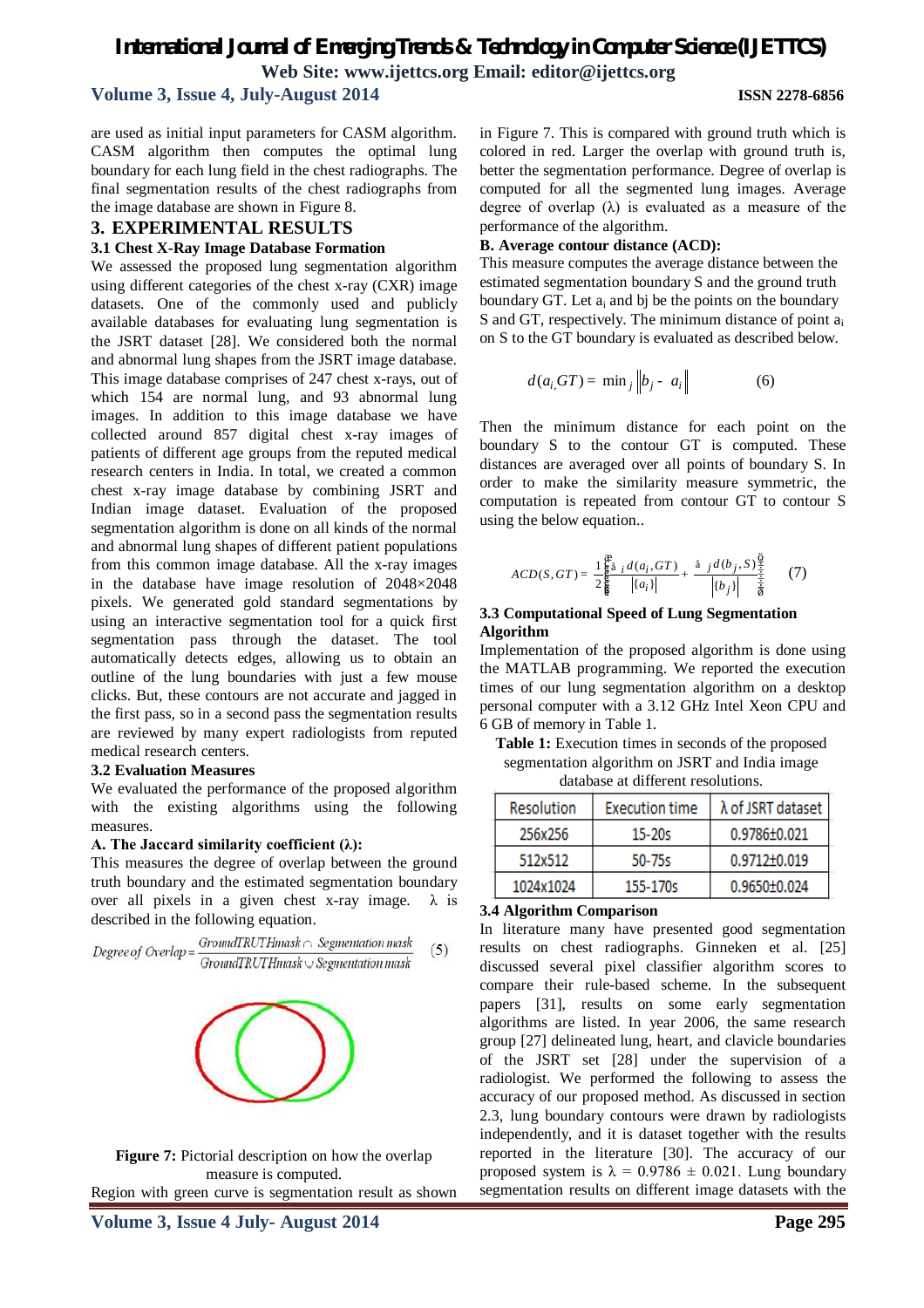# **Volume 3, Issue 4, July-August 2014 ISSN 2278-6856**

above accuracy level are shown in Figures 8 and 9 respectively.



**Figure 8:** Segmentation results on JSRT and India image datasets. Red and Green indicate the gold standard and automatic segmentation results, respectively. **Table 2:** Degree of Overlap (λ) measures of the algorithms reported in the existing methods in comparison with proposed method.

| <b>Methods</b>                         | Overlap measure   |
|----------------------------------------|-------------------|
|                                        | $(\lambda)$       |
| Proposed Method                        | 0.978±0.021       |
| Hybrid voting [3]                      | 0.949±0.020       |
| PC postprocessed [3]                   | 0.945±0.022       |
| Human Observer [3]                     | $0.946 \pm 0.018$ |
| Fusing Intensity and Shape priors [29] | $0.94 \pm 0.053$  |
| Hybrid ASM-PC [3]                      | 0.934±0.037       |
| Hybrid AAM-PC [3]                      | $0.933 \pm 0.026$ |
| <b>MISCP</b> [31]                      | $0.930 \pm 0.045$ |
| ASMOF [24]                             | $0.927 \pm 0.032$ |
| Fuzzy-Curve [11]                       | $0.927 \pm 0.033$ |
| ASM-SIFT [26]                          | 0.920±0.031       |
| ShaRC [30]                             | 0.907±0.033       |
| ASM-tuned [3]                          | $0.903 \pm 0.057$ |
| <b>ASM [26]</b>                        | 0.870±0.074       |
| AAM [3]                                | $0.847 \pm 0.095$ |
| Mean Shape [3]                         | 0.713±0.075       |

**Table 3:** Average Contour Distances (ACD) of the existing methods in comparison with the proposed method.

| ,,,,,,,,,,,                            |             |  |  |
|----------------------------------------|-------------|--|--|
| <b>Methods</b>                         | ACD         |  |  |
| Proposed method                        | 1.210±0.156 |  |  |
| Fuzzy-Curve [11]                       | 1.730±0.870 |  |  |
| Fusing Intensity and Shape proirs [29] | 2.460±2.060 |  |  |



**Figure 9:** (a) Segmentation Accuracy Evaluation (b) Execution time of the proposed algorithm with respect to training masks (Execution time is measured at resolution of 256x256).

### **4. CONCLUSION**

In this paper, we proposed a novel constrained ASM algorithm where ASM algorithm is constrained by the SVM model parameters during the lung boundary detection in chest x-ray images. Initially we preprocessed and roughly segmented the image. In order to obtain optimal lung boundary we applied CASM learning algorithm using JSRT and Indian image database. In CASM technique we computed 2 dimensional profiles at different resolution levels and accurately classify the lung boundary land marks using SVM model. Finally the detected lung boundary landmark distribution is subjected to training using ASM algorithm to obtain optimal lung boundary convergence. At the end the rough segmentation lung boundary converges to the optimal lung boundary using CASM output and lung boundary geometric parameters. The proposed method outperforms on the chest x-ray images of different categories compared to existing lung boundary detection methods. The performance evaluation of the proposed method is quantified using degree of overlap between the segmentation result and ground truth result. We also used average contour distance measure to assess the accuracy of lung boundary detection. Both the measures yield promising results. Experimental results showed that the proposed method is faster and provide better results when compared to the existing methods.

#### **References**

- [1] R. E. Bunge and C. L. Herman" Use of diagnostic imaging procedures": a nationwide hospital study. Radiology, 163:569–573, 1987.
- [2] J. Paul, M. Levine, R. Fraser, and C. Laszlo, "The measurement of total lung capacity based on a computer analysis of anterior and lateral radiographic chest images," IEEE Trans. Biomed. Eng., vol. 21, pp.444–451, 1974.
- [3] F. Carrascal, J. Carreira, M. Souto, P. Tahoces, L. Gomez, and J. Vidal,"Automatic calculation of total lung capacity from automatically traced lung boundaries in postero-anterior and lateral digital chest radiographs," Med Phys., vol. 25, no. 7, pp. 1118–1131, 1998.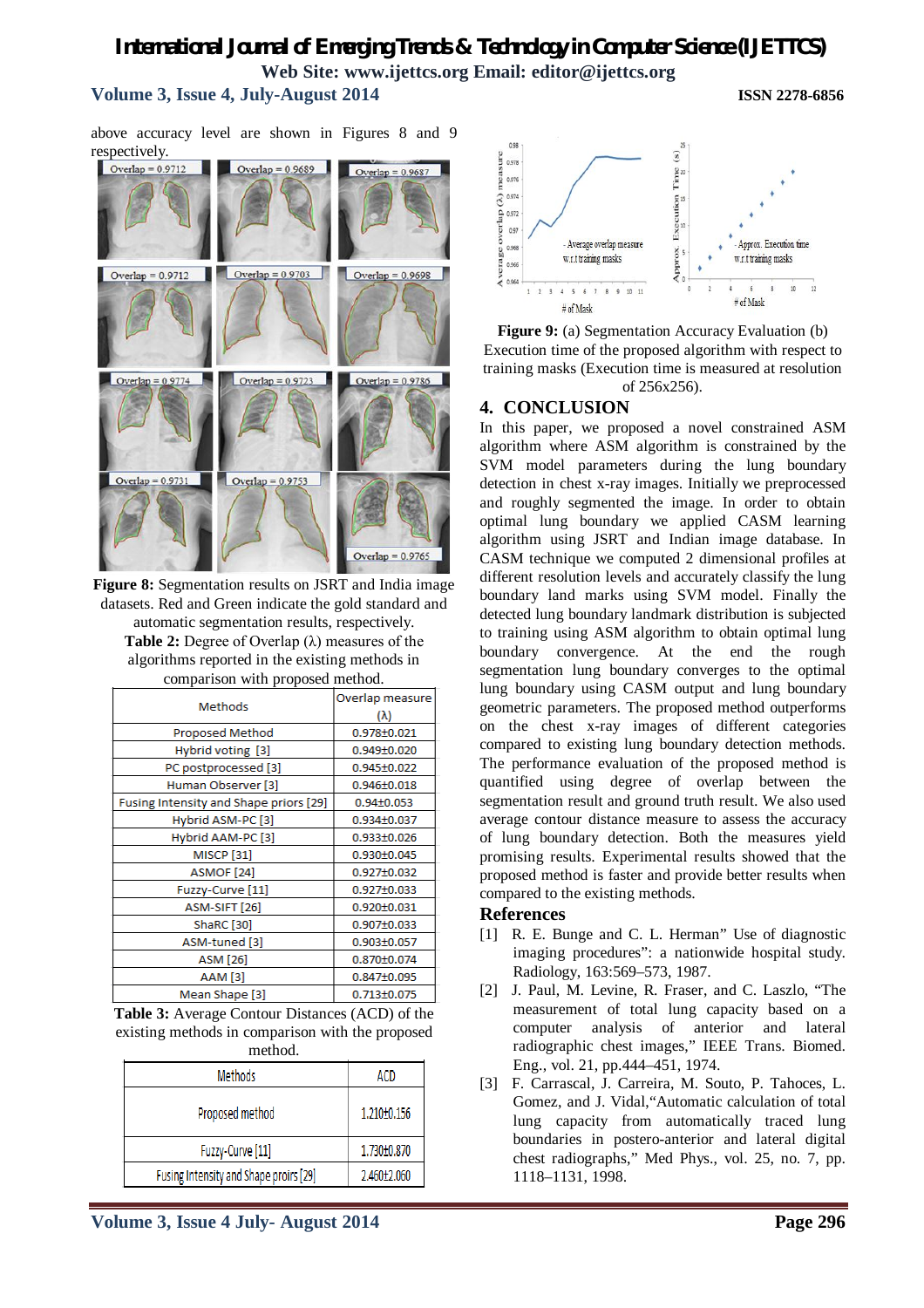# **Volume 3, Issue 4, July-August 2014 ISSN 2278-6856**

- [4] Bram van Ginneken and Max A.Viergever, "Computer-aided diagnosis in chest radiography-a survey," IEEE Transactions on Medical Imaging, vol. 20, no. 12, pp. 1228–1241, 2001.
- [5] H. Becker, W. Nettleton, P. Meyers, J. Sweeney, and C. Nice, "Digital computer determination of a medical diagnostic index directly from chest x-ray images," IEEE Trans. Biomed. Eng., vol. 11, pp. 67–72, 1964.
- [6] G. Coppini, M. Miniati, S. Monti, M. Paterni, R. Favilla, and E.M Ferdeghini, "A computer-aided diagnosis approach for emphysema recognition in chest radiography," Medical Engineering and Physics, vol. 35, no. 1, pp. 63 – 73, 2013.
- [7] G.L. Snider, J.L. Klinerman, W.M. Thurlbeck, and Z.H. Bengali, "The definition of emphysema," Report of a national hearth, lung, and blood institute, division of lung disease workshop, vol. 132, pp. 182–185, 1985.
- [8] M. Miniati, G. Coppini, S. Monti, M. Bottai, M. Paterni, and E.M. Ferdeghini, "Computer-aided recognition of emphysema on digital chest radiography," European Journal of Radiology, 2010.
- [9] Li, Y. Zheng, M. Kallergi, and R.A. Clark, "Improved method for automatic identification of lung regions on chest radiographs," Academic Radiology, vol. 8, no. 7, pp. 629–638, 2001.
- [10] P. Annangi, S. Thiruvenkadam, A. Raja, H. Xu, X. Sun, and L. Mao, "A region based active contour method for x-ray lung segmentation using prior shape and low level features," Int. Symp. Biomedical Imaging: From Nano to Macro, pp. 892–895, 2010.
- [11] Park, W., Hoffman, E. A., & Sonka,"Segmentation of Intra thoracic Airway Trees:A Fuzzy Logic Approach,"IEEE Transactions On Medical Imaging , 1998.
- [12] P. Annangi, S. Thiruvenkadam, A. Raja, H. Xu, X. Sun, and L. Mao, "A region based active contour method for x-ray lung segmentation using prior shape and low level features," Int. Symp. Biomedical Imaging :From Nano to Macro, pp. 892–895, 2010.
- [13] Z. Yue, A. Goshtasby, and L. Ackerman, "Automatic detection of rib borders in chest radiographs," IEEE Trans. Medical Imaging, vol. 14, pp. 525–536, 1995.
- [14] M. Loog and B. Ginneken, "Segmentation of the posterior ribs in chest radiographs using iterated contextual pixel classification.," IEEE Trans. M Medical Imaging, vol. 25, pp. 602–611, 2006.
- [15] T. F. Cootes, C. J. Taylor, D. H. Cooper, and J. Graham, "Active shape models - their training and application," Comput. Vis. Image Understand., vol. 61, no. 1, pp. 38–59, 1995.
- [16] T.F. Cootes, G.J. Edwards, and C.J. Taylor, "Active appearance models," IEEE Trans. Pattern Anal.

Mach. Intell., vol. 23, no. 6, pp. 681–685, 2001

- [17] B. Ginneken, A.F. Frangi, J.J. Staal, B.M. Romeny, and M.A. Viergever, "Active shape model segmentation with optimal features," IEEE Trans. Medical Imaging, vol. 21, no. 8, pp. 924–933, 2002.
- [18] B. Ginneken, S. Katsuragawa, B.M. Romeny, K. Doi, and M.A.Viergever, "Automatic detection of abnormalities in chest radiographs using local texture analysis," IEEE Trans. Medical Imaging, vol. 21, no.2, pp. 139–149, 2002.
- [19] Y. Shi, F. Qi, Z. Xue, L. Chen, K. Ito, H. Matsuo, and D. Shen, "Segmenting lung fields in serial chest radiographs using both populationbased and patientspecific shape statistics," IEEE Trans. Medical Imaging, vol. 27, no. 4, 2008.
- [20] T. Xu, M. Mandal, R. Long, I. Cheng, and A. Basu, "An edge-region force guided active shape approach for automatic lung field detection in chest radiographs," Computerized Medical Imaging and Graphics, vol. 36, no. 6, pp. 452 – 463, 2012.
- [21] D. Seghers, D. Loeckx, F. Maes, D. Vandermeulen, and P. Suetens, "Minimal shape and intensity cost path segmentation," IEEE Trans. Medical Imaging, vol. 26, no. 8, pp. 1115–1129, 2007.
- [22] A. Dawoud, "Lung segmentation in chest radiographs by fusing shape information in iterative thresholding," IET Computer Vision, vol. 5, no.3, pp. 185–190, 2011.
- [23] T. Yu, J. Luo, and N. Ahuja, "Shape regularized active contour using iterative global search and local optimization," IEEE Computer Society Conference on Computer Vision and Pattern Recognition, vol. 2, pp. 655–662, 2005.
- [24] M. Bruijne and M. Nielsen, "Shape particle filtering for image segmentation," Medical Image Computing and Computer-Assisted Intervention, vol. 3216, pp. 168–175, 2004.
- [25] B. Ginneken and B. Romeny, "Automatic segmentation of lung fields in chest radiographs," Med Phys., vol. 27, no. 10, pp. 2445–2455, 2000.
- [26] S. Candemir, S. Jaeger, K. Palaniappan, S. Antani, and G. Thoma,"Graph-cut based automatic lung boundary detection in chest radiographs,"IEEE Healthcare Technology Conference: Translational Engineeringin Health & Medicine, pp. 31–34, 2012.
- [27] B.Ginneken, M. Stegmann, and M. .Loog,"segmentation of anatomical structures in chest radiographs using supervised methods :a comparative study on a public data base"Medical Image Analysis, vol. 10, no. 1, pp. 19-40,2006
- [28] Japaneese Society of Radiological Technology, http://www.jsrt.or.jp/
- [29] C. Cortes and V. Vanpik. "Support Vector Networks". Machine Learning, pp. 273-297, 1995.
- [30] Sema Candemir ,Stefan J "Lung Segmentation in Chest Radiographs Using Anatomical Atlases with Non-rigid Registration" , IEEE Transactions on